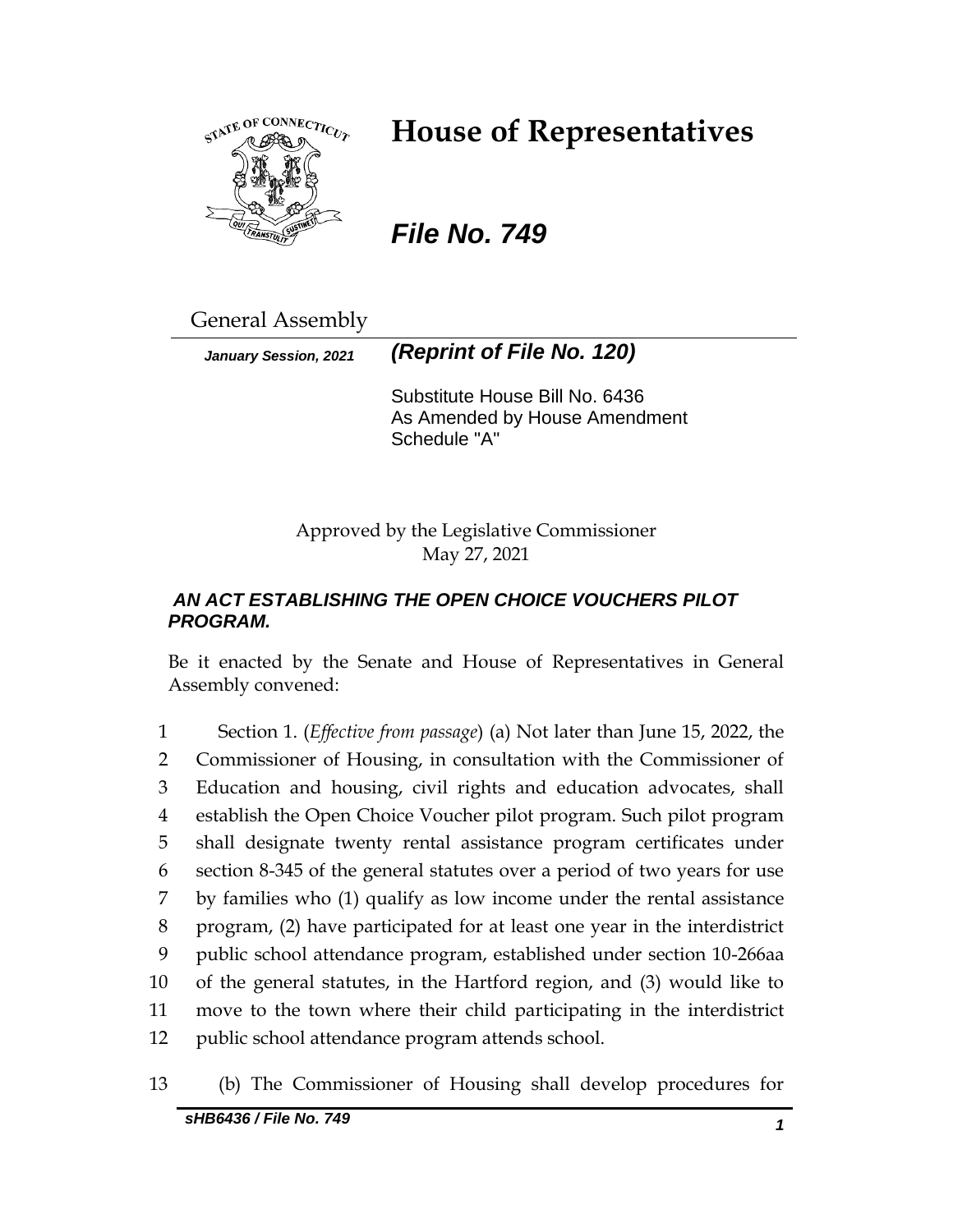landlord recruitment, family recruitment, housing search assistance and counseling for such pilot program. As existing rental assistance certificates become available, the commissioner shall make ten rental assistance certificates available during the school year commencing in 2022 and ten additional rental assistance certificates during the school year commencing in 2023 for such pilot program. All participants in the pilot program shall have access to the residence mobility counseling program established under section 8-348 of the general statutes.

 (c) The Commissioner of Housing shall submit an interim report and final report concerning such pilot program, in accordance with the provisions of section 11-4a of the general statutes, to the joint standing committees of the General Assembly having cognizance of matters relating to housing and education. The commissioner shall submit the interim report on or before August 31, 2022, and a final report on or before August 31, 2023. Each report shall include, but need not be limited to: (1) A summary of program implementation, including efforts to inform and educate families about the program, recruit landlords and provide search assistance and counseling, and (2) assessment of program utilization rates, waiting list numbers, and the racial, ethnic and household composition and income demographics of the program participants and those on the waiting list. The final report shall include an assessment of program performance during the pilot period based on available data, including, but not limited to, data concerning both the implementation of the program by the Department of Housing and the use of the program, and any recommendations the commissioner may have regarding future implementation or an extension of the pilot program.

This act shall take effect as follows and shall amend the following sections:

| Section 1<br>Jew section<br><i>from passage</i> |  |  |
|-------------------------------------------------|--|--|
|                                                 |  |  |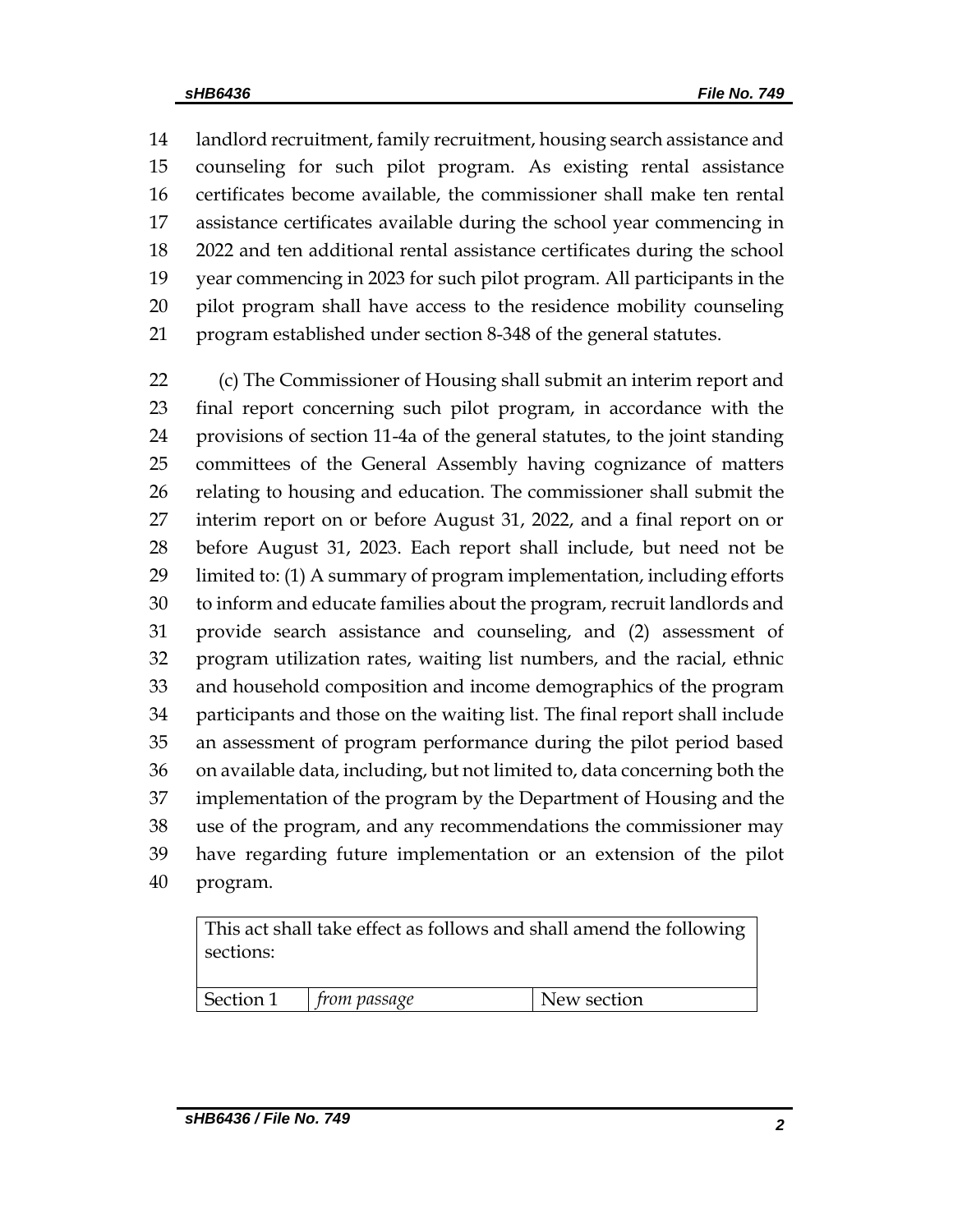*The following Fiscal Impact Statement and Bill Analysis are prepared for the benefit of the members of the General Assembly, solely for purposes of information, summarization and explanation and do not represent the intent of the General Assembly or either chamber thereof for any purpose. In general, fiscal impacts are based upon a variety of informational sources, including the analyst's professional knowledge. Whenever applicable, agency data is consulted as part of the analysis, however final products do not necessarily reflect an assessment from any specific department.*

## *OFA Fiscal Note*

*State Impact:* None

#### *Municipal Impact:* None

#### *Explanation*

The bill requires the Department of Housing (DOH) to establish the Open Choice Voucher Pilot Program and is not anticipated to result in a fiscal impact to the state or municipalities. As the program is intended to utilize twenty existing vouchers under the state's rental assistance program (RAP) as they become available from regular turnover, there is no anticipated increase in the number of state-supported rental assistance certificates under the bill.

There is no anticipated cost to DOH to develop the program procedures or produce the reports required by the bill, as the agency has the necessary expertise.

House "A" specifies that the program use existing rental assistance certificates upon turnover rather than additional certificates, which eliminates the cost in the underlying bill.

### *The Out Years*

*State Impact:* None

*Municipal Impact:* None